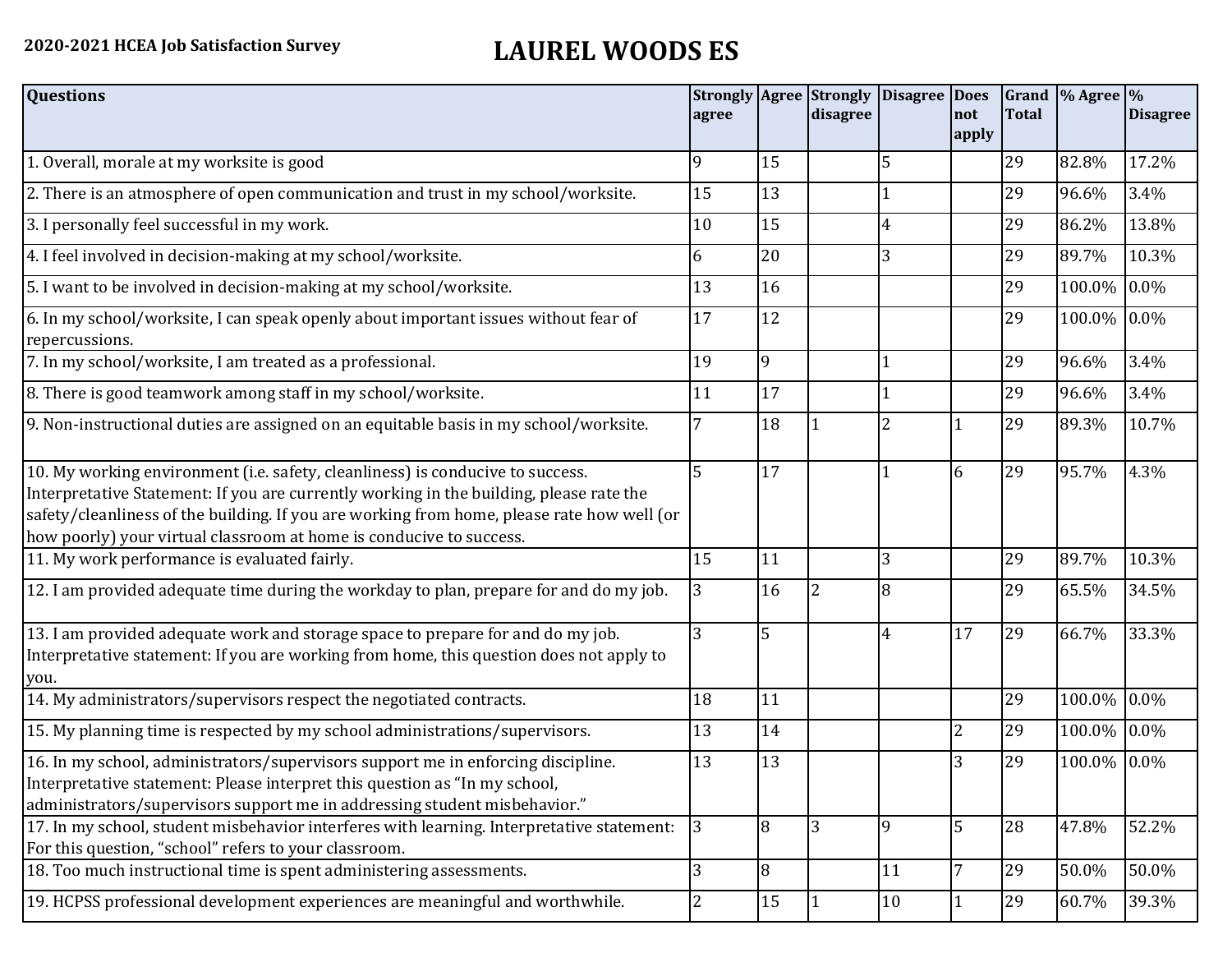## **2020-2021 HCEA Job Satisfaction Survey LAUREL WOODS ES**

| 20. Increased workload has contributed to a decline in my morale.                                                                                          |                | 17           |                | 4              |              | 29 | 85.7%       | 14.3%  |
|------------------------------------------------------------------------------------------------------------------------------------------------------------|----------------|--------------|----------------|----------------|--------------|----|-------------|--------|
| 21. I am paid fairly.                                                                                                                                      |                | 11           | 18             | 9              |              | 29 | 41.4%       | 58.6%  |
| 22. I have confidence in the leadership exhibited by the HCPSS Superintendent.                                                                             | 8              | 17           | $\overline{2}$ | $\overline{2}$ |              | 29 | 86.2%       | 13.8%  |
| 23. I have confidence in the leadership exhibited by the Howard County Board of<br>Education.                                                              | 4              | 16           | $\overline{2}$ |                |              | 29 | 69.0%       | 31.0%  |
| 24. I have confidence in the leadership exhibited by the Howard County Education<br>Association (HCEA).                                                    | 18             | 10           |                |                |              | 29 | 100.0%      | 0.0%   |
| 25. I feel that HCPSS offers me the possibility of advancing professionally in the field of<br>education.                                                  | 7              | 16           | $\overline{3}$ | 2              | $\mathbf{1}$ | 29 | 82.1%       | 17.9%  |
| 26. In my position, I receive appropriate and adequate support and training.                                                                               | 8              | 18           |                | 3              |              | 29 | 89.7%       | 10.3%  |
| 27. During this current school year, I have experienced harassing behavior from<br>colleagues.                                                             |                | $\mathbf{1}$ | 24             | 3              | $\mathbf{1}$ | 29 | 3.6%        | 96.4%  |
| 28. During this current school year, I have experienced harassing behavior from<br>administrators/supervisors.                                             |                |              | 28             |                |              | 29 | $0.0\%$     | 100.0% |
| 29. During this current school year, I have experienced harassing behavior from parents.                                                                   |                | 3            | 15             | 10             |              | 29 | 13.8%       | 86.2%  |
| 30. At my school I spend most of my PIP time on non-instructional activities.                                                                              |                | 8            | $\overline{2}$ | 9              | 10           | 29 | 42.1%       | 57.9%  |
| 31. At my school our administrator includes time during PIP for teacher-initiated<br>collaboration.                                                        | 4              | 16           |                |                | 8            | 29 | 95.2%       | 4.8%   |
| 32. In my school, I spend too much time in meetings.                                                                                                       | $\overline{2}$ | 7            |                | 18             | 2            | 29 | 33.3%       | 66.7%  |
| 33. In my school, there is adequate support for special education students.                                                                                |                | 13           | 6              | 7              | 3            | 29 | 50.0%       | 50.0%  |
| 34. My administrator/supervisor provides people working from home with flexibility in<br>their workday.                                                    |                | 20           |                | 2              |              | 29 | 93.1%       | 6.9%   |
| 35. My administrator/supervisor has reasonable expectations of workload for staff while<br>in virtual learning.                                            | 9              | 19           |                |                |              | 29 | 96.6%       | 3.4%   |
| 36. Students have adequate technology and tools (hardware/software/connectivity) to<br>participate in virtual learning.                                    | 10             | 15           |                | 4              |              | 29 | 86.2%       | 13.8%  |
| 37. Staff have adequate technology hardware (e.g. computers, document cameras, other<br>technology hardware) to meet the requirements of virtual learning. | 10             | 16           |                |                |              | 28 | 96.3%       | 3.7%   |
| 38. HCPSS has provided the software I need to do my job and collaborate with colleagues. 8                                                                 |                | 21           |                |                |              | 29 | 100.0% 0.0% |        |
| 39. The software and online services provided by HCPSS to do my job are difficult and/or $\left  \right $ 1<br>time-consuming to use.                      |                | 9            | 4              | 14             |              | 28 | 35.7%       | 64.3%  |
| 40. In my class, I feel that students are engaged in virtual learning                                                                                      | 3              | 15           |                | 6              | 5            | 29 | 75.0%       | 25.0%  |